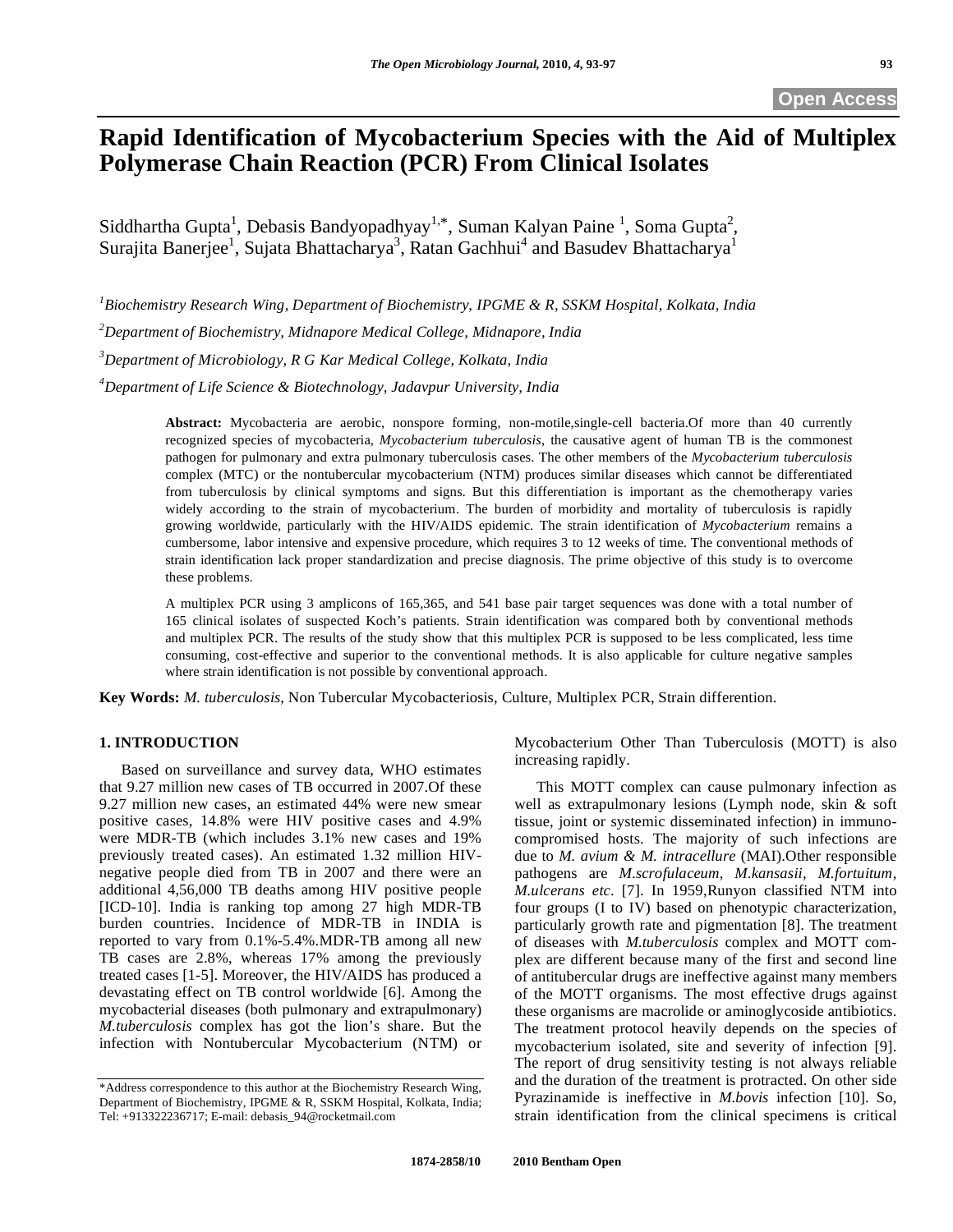particularly in case of patients not responding to conventional therapy, relapse or in immunocompromised subjects. Moreover, an early diagnosis of species helps us to curtail huge burden of treatment with ineffective drugs and reduce patients' morbidity and mortality [11].

 The conventional method of identification of species involves culture on LJ slants and liquid medium followed by observing the rate of growth and pigment production (where applicable). Moreover, the growth of cultures was studied in different temperature gradient to identify the mycobacterial species. Biochemical tests like niacin production, nitrate reduction, semi quantitative and heat resistant catalase production etc are also required [12].

 These are time consuming, complicated and laborious procedures whereas a multiplex PCR involving three amplicons (165bp,365bp and 541bp fragments) can identify and differentiate between different species of mycobacterium [13, 14] and this method is also highly sensitive and specific [15].

## **2. MATERIALS & METHODS**

#### **2.1. Specimen Collection**

 This cross sectional study was done with the Institutional Bioethical permission. Patients of all ages and both sexes recently diagnosed to be suffering from pulmonary or extrapulmonary tuberculosis were randomly chosen from in and out patients' departments of three tertiary care hospital in Kolkata, Eastern part of India. The diagnosis of tuberculosis is based on the clinical examination, microscopy for AFB, manteaux test, Chest Skiagram, ESR, Cytological examination and ADA estimation of aspirated fluid . Sputum samples were collected from pulmonary tuberculosis patients. Body fluids (like CSF, pleural fluid, peritoneal fluid); blood, tissue or lymph node aspirates from patients with extrapulmonary tuberculosis were collected aseptically using all precautions. Total numbers of samples were 165.The total span of the study was conducted from July 2006 to February 2008.

#### **2.2. Specimen Processing**

 Sputum samples were liquefied and decontaminated using an equal volume of 4% NaOH, 2.9% Sodium citrate solution and N-Acetyl–L-Cysteine for 30 minutes incubation at room temperature. After decontamination, specimens were neutralized with sterile PBS (pH6.8). After centrifugation at 3000Xg for 30 minutes, supernatant was discarded and sediment was suspended in sterile water.The body fluids were concentrated in usual methods. Tissue or lymph node aspirates decontaminated and concentrated for AFB smear, culture inoculation. PBMC layer were collected from the blood samples of the patients by histopaque density gradient method. All the samples were ready for isolating DNA.

#### **2.3. Demonstration of Acid Fast Bacilli Smears**

 Smears were prepared using the dissolved sediment from all specimens, stained by Ziehl-Neelson (ZN) method, and examined for presence of AFB with a light microscope. Smears recorded as positive if at least 1 to 9 AFB per 100 high power fields were observed [16, 17].

## **2.4. Isolation of DNA and Multiplex PCR for Species Identification**

 After decontamination and concentration, sample was moistened with adjustable amount of TE buffer (pH 7.6). After scrapping the cytological material, it was dissolved thoroughly in TE buffer. Mycobacterial DNA was extracted from clinical specimens using a modification of the lysis method described by Sritharan and Barker (1991). The sediments were resuspended in 100 μl of TE-Triton X-100 buffer (10 Mm Tris, 1 mM EDTA, and 1% Triton X-100, pH 8) with 200  $\mu$ g/ml proteinase K, incubated at 56°C for 3 hours, and then incubated at 95°C for 30 min. After each incubation, the specimens were placed on ice for 5 min. The protease-treated and heated specimens were next extracted with Phenol: Chloroform: Isoamyl Alcohol (25:24:1). The aqueous phases of the organic extractions were precipitated with ethanol overnight. The DNA was dissolved in 200 μl of TE buffer [18]. Reference strains of *M. tuberculosis (H37RV), M. bovis, M. smegmatis, M. intracellulare* and *M. avium* were obtained from Tuberculosis Research Centre (TRC), Chennai, India. Extraction of genomic DNA was done from reference strains cultured on LJ media by standard method. Multiplex PCR as earlier developed in our laboratory was done to amplify the following target sequences [19, 20].

| <b>Target Region</b>       | Primer Sequence                       |
|----------------------------|---------------------------------------|
| 65 KDa (hsp proteins)      | 5'-CTA GGT CGG GAC GGT GAG GCC AGG-3' |
|                            | 5'-CAT TGC GAA GTG ATT CCT CCG GAT-3' |
| <i>dna J</i> gene          | 5'-AAG AGG AAG GAG AGA GGC-3'         |
|                            | 5'-GTC GTT GAG GTT GAA CTC-3'         |
| IS 6110 insertion element: | 5'-GTG GGC ATG GTC GCA GAG AT-3'      |
|                            | 5'-CTC GAT GCC CTC ACG GTT CA-3'      |

 The PCR amplification was done in a Biometra Tpersonal DNA thermal cycler with an initial cycle of denaturation (5min at 85°C), followed by 40 cycles each of 1 min at 94°C, 1 min at 55°C, and 2 min at 72°C, with a final extension of 10 min at 72°C and a post incubation of 30 min at 4°C. Each DNA amplification experiment included a positive control (Reference strains like: *M. tuberculosis* H37Rv DNA) and a negative control (distilled water). The amplified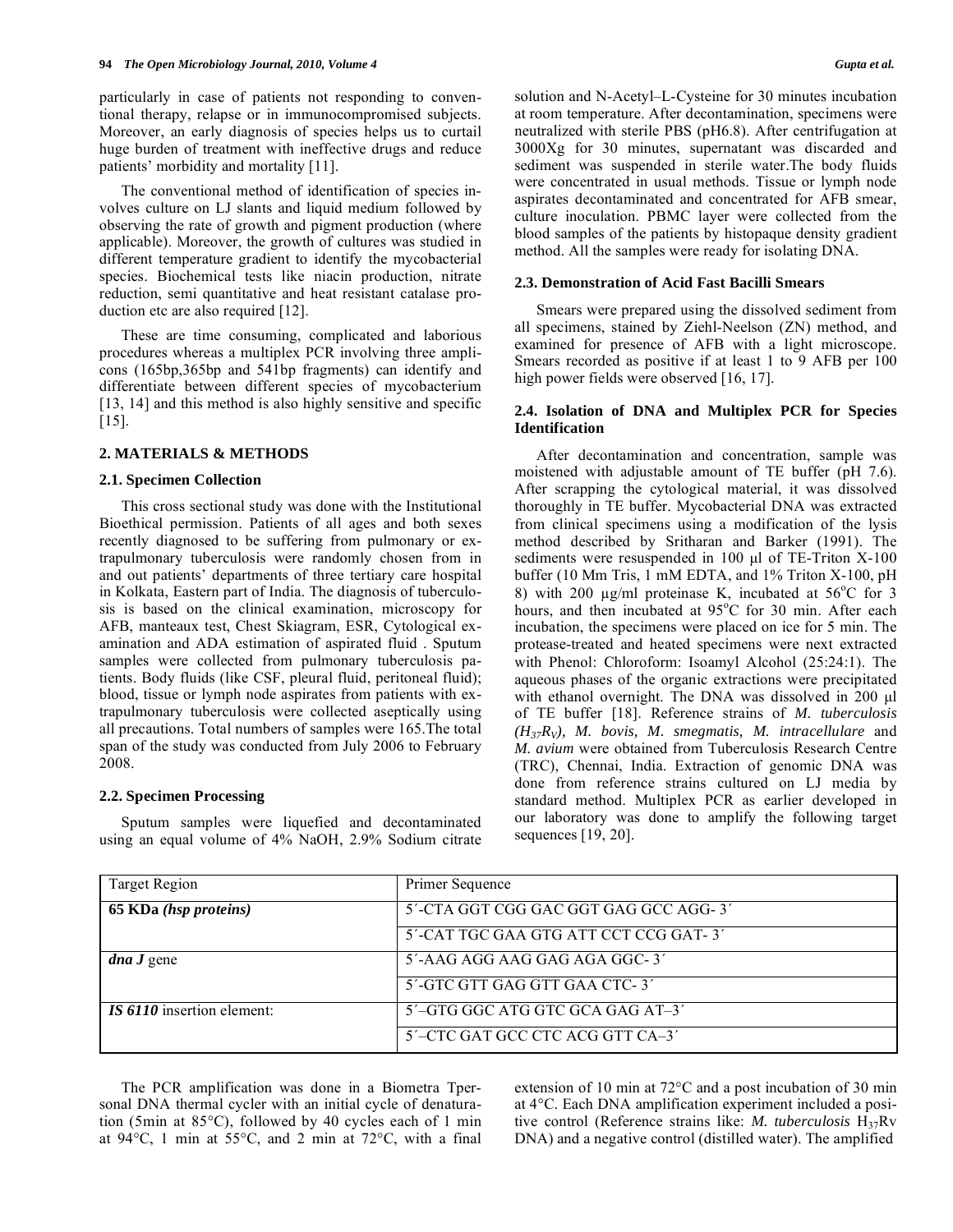DNA products were visualized under UV light and photographed after 2.5%agarose gel electrophoresis by ethidium bromide staining (Fig. **1**).



**Fig. (1).** Multiplex **PCR** amplification of 165bp, 365bp and 541bp regions of the clinical specimens of *M*.*tuberculosis and* Nontubercular mycobacterioses on 2.5% agarose gel. Lane 1: 100bp Molecular Marker; Lane 2-12: Clinical specimens (2,4,6: Atypical); (3,5,7,9,10: *M.Tuberculosis*); (8: *M.Bovis*); (11,12: Inconclusive) (Lane 13: Positive Control; Lane 14: Negative Control.

## **2.5. Culture by Inoculation in LJ Medium and Liquid Medium**

 All the samples (N=165) were included in the study The samples were inoculated on LJ media and liquid medium Middlebrook 7H9 with OADC supplement in our laboratory. The observations like rate of growth both at  $30^{\circ}$ C &  $37^{\circ}$ C, Colony character and pigment production (if any) in light and dark (on LJ slants) for colonies were noted:

#### **2.6. Biochemical Tests**

 Then biochemical tests like Niacin Production, Nitrate Production, Catalase production (semi quantitative & heat resistant), TWEEN-80 Hydrolysis, Growth in presence of Paranitrobenzoic acid (PNB) were done to differentiate among different strains of Mycobacterium tuberculosis complex and NTM. To differentiate between *Mycobacterium tuberculosis* and *Mycobacterium bovis*, Growth on PZA containing media, Sensitivity to TCH, Niacin production, Nitrate Reduction were performed [12, 21].

#### **3. RESULTS AND DISCUSSION**

 In this study we found that out of 165 samples, 126 (76.36%) were PCR positive whereas 95 (57.57%) were culture positive. The overall AFB positive samples was 85 (15.5%) (Table **1**). Out of total samples 136(82.42%) were sputum. Rest were pleural fluid(n=14),peritoneal fluid  $(n=02)$ , CSF(n=06), Blood(n=04), Lymph node Aspirate(n=02) and tissues(n=01) (Table **2**). Out of 126 PCR positive samples 102 (80.95%) showed all the three target amplifications and thus diagnosed as *M.tuberculosis*. Only 2(1.6%) cases were attributed to *M.bovis* which shows amplification only at 165bp region .18 (14.28%) cases were nontuberculous mycobacteria and the rest 4 (3.10%) were inconclusive showing nonspecific amplifications.

#### **Table 1. Comparisons of Tests Done in our Laboratory with PTB and EPTB Samples**

| <b>Experiments/Tests</b>  | <b>Positive Result in Percentage</b> | <b>Distribution in Percentage</b>    |
|---------------------------|--------------------------------------|--------------------------------------|
| AFB                       | 85 (51.5%)                           | PTB:80(58.8)<br>EPTB:5(12.6)         |
| Culture                   | 95 (57.57)                           | PTB: 57 (64.77)<br>EPTB: 7 (24.13)   |
| Polymerase Chain Reaction | 126(76.36)                           | PTB :110 (87.30)<br>EPTB: 16 (55.17) |

| Table 2. | Sample Distribution of PCR Positive Cases (N=165) of PTB & EPTB |  |  |
|----------|-----------------------------------------------------------------|--|--|
|          |                                                                 |  |  |

| <b>Type of Tuberculosis</b>         | Sample               | <b>Number of Cases</b> |
|-------------------------------------|----------------------|------------------------|
| Pulmonary (82.4%)                   | Sputum               | 136                    |
| <b>Extrapulmonary</b><br>$(17.6\%)$ | Pleural Fluid        | 14                     |
|                                     | Peritoneal Fluid     | 02                     |
|                                     | CSF                  | 06                     |
|                                     | <b>Blood</b>         | 04                     |
|                                     | Lymph node Aspirates | 02                     |
|                                     | <b>Tissue</b>        | 01                     |
| Total                               |                      | 165                    |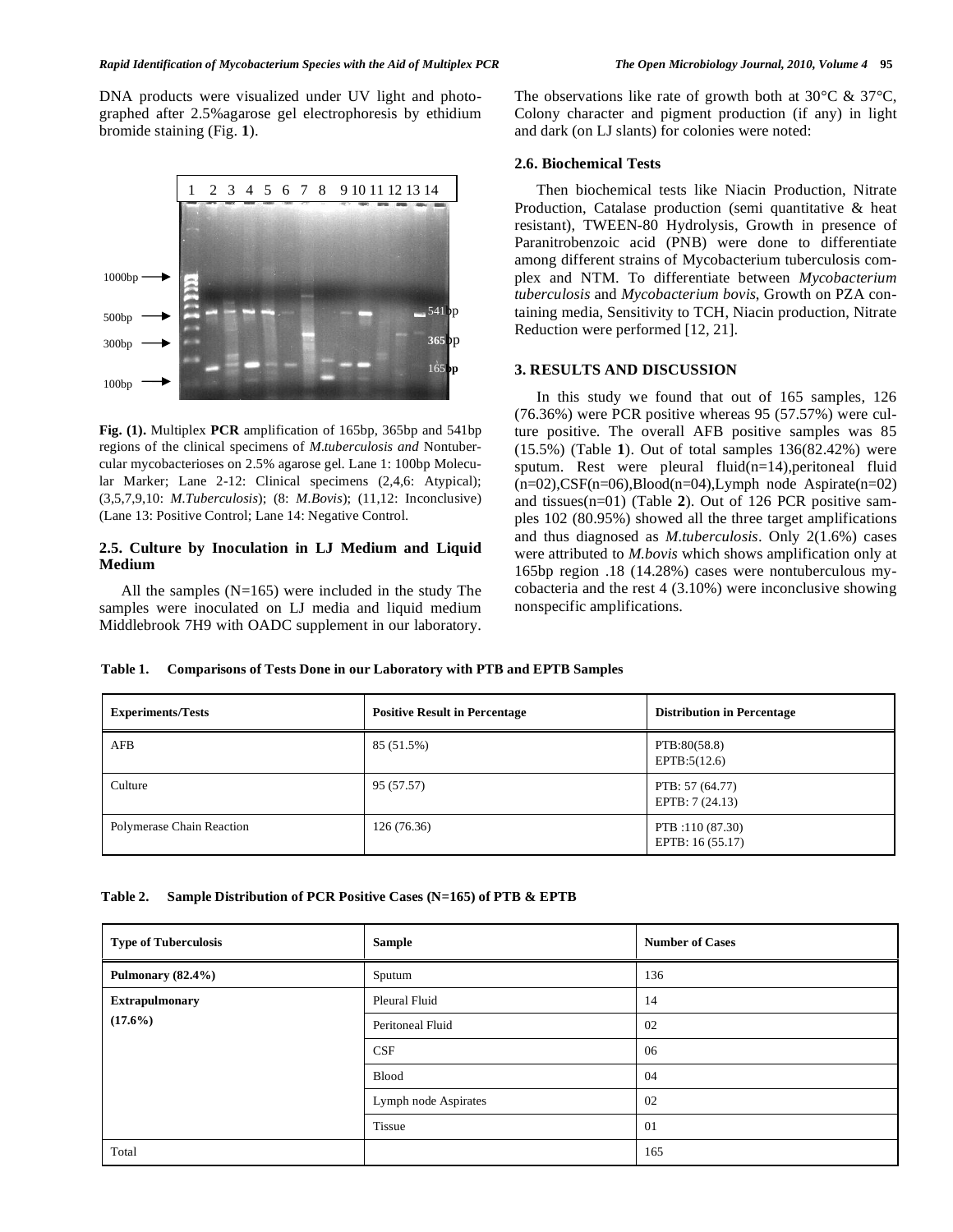The atypical mycobacteria (NTM) were identified either by amplification of both 165 and 365 bp target sequences or only 165bp *M. intracellulare* amplicons were 20–40 bp shorter than that of *M.tuberculosis* or *M. bovis* (target region 165 bp) due to small deletion. It can be used to differentiate this organism from the M .tuberculosis complex [19, 20].

 Out of 95 culture positive samples 72(75.78%) were Mycobacterium tuberculosis whereas 3 (3.16%) were M.bovis and 6 (6.32%) were MOTT or NTM. 14 (14.74%) strains remained inconclusive (Table **3**). This study was in accordance with the study made by Schultz *et al*. [22], who demonstrated the isolations were 71% of *M.tuberculosis* and 34% of atypical mycobacterial strains from 191 archival specimens of tissues. In the study of Ergin *et al*. the respective isolations were 79.1%and 20.8% in 120 specimens [23].

**Table 3. Types of** *Mycobacteria* **Identified By PCR (N=126) and Culture (N=95)** 

| <b>Species</b>  | <b>PCR Positive</b> | <b>Culture Positive</b> |
|-----------------|---------------------|-------------------------|
| M. tuberculosis | 102(80.95%)         | 72(75.78%)              |
| M. bovis        | 02(1.6%)            | 03(3.16%)               |
| <b>MOTT</b>     | 18(14.28%)          | 06(6.32)                |
| Unidentified    | $04(3.1\%)$         | 14(14.74)               |
| Total           | 126 (100%)          | 95 (100 %)              |

 Species identification by conventional cultural methods and biochemical tests are of limited value because of the comparatively low yield of the culture and long time to grow. Even the so-called rapid growers may require 1-3 weeks to grow. The differentiation of *M.tuberculosis* and *M.bovis* is not always conclusive. Niacin production and PZA sensitivity tests lengthen the reporting time span. Pigment production in light (photochromogens) and in both light and dark (scrotochromogens) are subjective observations that cannot be standardized To achieve good pigment production colonies should be young, actively metabolizing, isolated and well aerated. [24] Some members require prolonged exposure to light. Some others (like *M. szulgi*) need incubation at 35 ºC. In our study, we also observed the growth both at 30 ºC and at 37ºC.Moreover many important members of MOTT complex e.g. M.avium-intracellulare (MAI) and *M.ulcerans* etc. are nonchromogenic i.e. do not produce any pigment at all. Complicated biochemical tests like Niacin production, Nitrate reduction, Tween80 hydrolysis, Catalase etc. are required to differentiate them from *M.tuberculosis* complex as already mentioned. [12,25].

 In the current study, even with this time consuming laborious effort the species identification by conventional methods is low. It was possible in 81 culture positive cases which are only 49.99% of total 165 cases. Schultz S *et al.* [22] also, in their study, found that only 41 out of 190 specimens (21.5%) were culture positive in which species identification could be made. On the other hand, species identification is much rapid and more accurate alternative where 122 cases out of 165(73.93%) could be categorized into different species. The overall isolation of *M.tuberculosis* Complex *(M.tuberculosis and M. bovis)* is 63% *[M.tuberculosis 61.8%and M.bovis1.2%]* in comparison to MOTT which is 10.9%. 2.4% cases gave ambiguous results by showing nonspecific bands on PCR followed by gel electrophoresis. This may be due to contamination. Ergin *et al*. [23] in their study, evaluated in share of *M.tuberculosis* as 79.1% and MOTT as 20.8% in 120 mycobacterial strains isolated from clinical specimens by PCR-RFLP. The result of our study is in accordance with the study made by Ergin *et al*. It is to be noted here that the failure in species identification by conventional methods is much higher (14 cases) which accounts for 8.48% of overall 165 cases.Over last decade, the rate of non-AIDS associated infection is also increasing and many of the newly identified NTM species have been identified using molecular biological tool (including DNA sequencing) rather than outdated phenotypic characterization. Thus PCR base studies along with some conventional tests are becoming indispensable for proper identification of NTM organisms [12].

 The sensitivity and specificity of PCR depends on selection of the target sequence. Eisenarch *et al*. used primer designed from *IS6110* sequence to diagnose pulmonary tuberculosis [25]. Norle *et al*. demonstrated that *IS 6110* based PCR assay is 91% sensitive & 100% specific in detecting *Mycobacterium tuberculosis* in sputum [26]. But Kent *et al.* detected 24 false positive cases out of 31 non tuberculosis cases. It was thought that mycobacterial species other than *Mycobacterium tuberculosis* might be responsible for this [27]. In this study we have included *hsp 65 genes* & *dnaj gene* along with *IS6110* and performed a multiplex PCR, so that it does not only diagnose *Mycobacterium tuberculosis* with greater accuracy but also help to identify the species of mycobacterium, as already mentioned. But one point should be kept in mind. Due to widespread and ubiquitous presence of MOTT organisms in nature, they can colonize in different human organs without causing infection. Hence, mere isolation of NTM organisms from clinical specimens is not tantamount to infection by itself. Therefore the American Thoracic Society recommends diagnostic criteria for NTM diseases to help physicians interpret laboratory results [12, 28].

### **4. LIMITATIONS OF THE STUDY**

 DNA sequencing, DNA micro array and line probe assay to identify the causative organisms are definitely more conclusive. If these procedures could be included, the study would get enriched. But belonging to third world country and having a huge burden of tuberculosis patients, these sophisticated tests could not be done as a routine practice.

## **5. CONCLUSION**

 To differentiate between *M.tuberculosis* complex and nontuberculous mycobacteria, multiplex PCR is a very good tool. If it is used in conjunction with culture and biochemical tests; it is likely to give best results. Moreover, our in house developed multiplex PCR will be much more cost effective than other molecular biological assay.

#### **6. ACKNOWLEDGEMENT**

 Our team heartily acknowledges Department of Science and Technology (DST), Government of India for their financial assistance through the Project (SR/SO-HS-68/2006) to